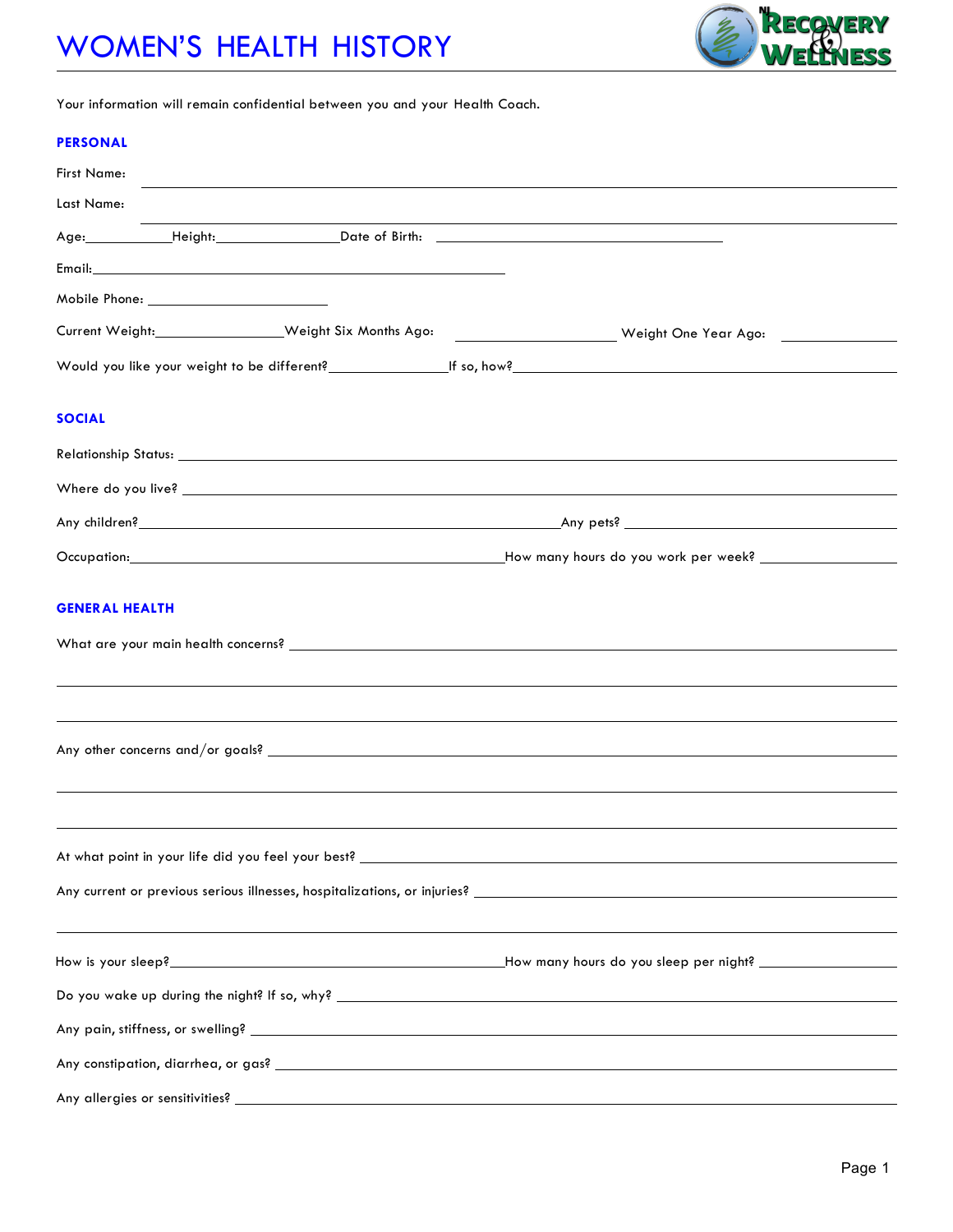#### **WOMEN'S HEALTH**

|                |  | Are your periods regular?________How many days is your flow?_____________________How frequent?________________ |  |  |  |  |  |
|----------------|--|----------------------------------------------------------------------------------------------------------------|--|--|--|--|--|
|                |  |                                                                                                                |  |  |  |  |  |
|                |  |                                                                                                                |  |  |  |  |  |
|                |  |                                                                                                                |  |  |  |  |  |
|                |  |                                                                                                                |  |  |  |  |  |
|                |  |                                                                                                                |  |  |  |  |  |
| <b>MEDICAL</b> |  |                                                                                                                |  |  |  |  |  |
|                |  |                                                                                                                |  |  |  |  |  |
|                |  |                                                                                                                |  |  |  |  |  |
|                |  |                                                                                                                |  |  |  |  |  |
|                |  |                                                                                                                |  |  |  |  |  |

How often do you exercise/play sports?